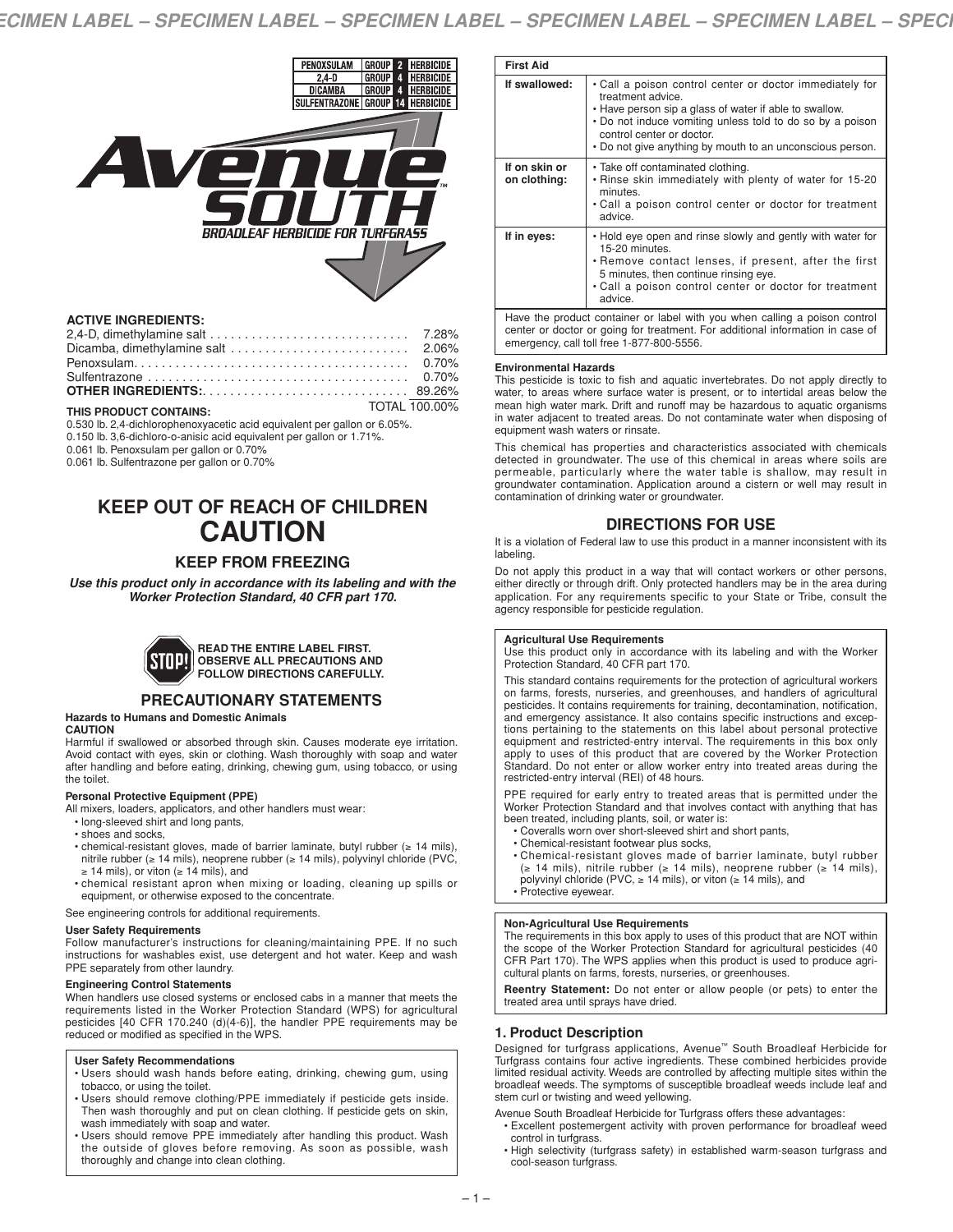- The combination of these four active ingredients provides effective weed control for common and troublesome weed species in turfgrass, including dol-larweed (pennywort), clover, Virginia buttonweed, dandelion, and spurge.
- Generally, the weed injury symptoms can be noticed within a few days of the application and weed death can occur within 14 to 28 days.

#### **2. Resistance Management**

For resistance management, this product contains Group 2, 4 and Group 14<br>herbicides. Any weed population may contain or develop plants naturally resistant<br>to this product and other Group 2, 4 or 14 herbicides. The resistan same area. Appropriate resistance management strategies should be followed.

- To delay herbicide resistance take one or more of the following steps: Rotate the use of this product or other Group 2, 4 or 14 herbicides within a growing season sequence or among growing seasons with different herbicide groups that control the same weeds.
- Use tank mixtures with herbicides from a different group if such use is permitted; where information on resistance in target weed species is available, use the less resistance-prone partner at a rate that will control the target weed(s) equally as well as the more resistance-prone partner. Consult your local extension service or pest control advisor if you are unsure as to which active ingredient is currently less prone to resistance.
- Adopt an integrated weed-management program for herbicide use that includes scouting and uses historical information related to herbicide use, and that considers mechanical control methods, cultural (e.g., timing to favor the turf and not the weeds), biological (weed-competitive varieties) and other management practices.
- Scout after herbicide application to monitor weed populations for early signs of resistance development. Indicators of possible herbicide resistance include: 1) failure to control a weed species normally controlled by the herbicide at the dose applied, especially if control is achieved on adjacent weeds; 2) a spreading patch of non-controlled plants of a particular weed species; 3) surviving plants mixed with controlled individuals of the same species. If resistance is suspected, prevent weed seed production in the affected area by an alternative herbicide from a different group or by a mechanical method. Prevent movement of resistant weed seeds to other areas by cleaning equipment.
- If a weed pest population continues to progress after treatment with this product, discontinue use of this product, and switch to another management strategy or herbicide with a different mode of action, if available.
- Contact your local extension specialist or pest control advisor for additional pesticide resistance-management and/or integrated weed-management recommendations for specific types of turf and weed biotypes.
- For further information or to report suspected resistance, call 877-800-5556.

#### **3. Spray Preparation and Tank Mixtures**

Avenue South Broadleaf Herbicide for Turfgrass is a water-based formulation intended for dilution with water. In certain applications, liquid fertilizer may replace part of the water as a diluent.

#### **Mixing with water:**

Add one-half the required amount of water to the spray tank, then add Avenue South Broadleaf Herbicide for Turfgrass Herbicide slowly with agitation, and complete filling the tank with water. Mix thoroughly and continue agitation while spraying.

When this product is left standing for extended periods of time, re-agitate to assure uniformity of the spray mixture.

#### **Mixing with liquid fertilizers:**

Use suitable sources and rates of fertilizer based upon guidance of your fertilizer supplier or State Extension Service Specialist.

Verify physical compatibility with a jar test: Always perform a jar test for compatibility before large scale mixing. The jar test can be conducted by mixing all components in a small container in proportionate quantities. If the mixture separates after standing and can be mixed readily by shaking, then the mixture can be used and applied with spray equipment providing continuous agitation. If large flakes, sludge, gels or other precipitates form, or if a separate oily layer or oil globules appear, then the herbicide and the liquid fertilizer must not be prepared as a tank mixture.

Liquid fertilizers are either solutions (true fluids) or suspensions. Physical compatibility of this product is adequate with liquid nitrogen solutions. Mixing this product with suspensions or N-P-K solutions may not be satisfactory (may be marginal) without pre-mixing this product with water. Pre-mixing this product with 2 parts water will ensure that the emulsifiers are activated enabling the herbicide to be suspended in the fertilizer.

#### **Adjuvants and spray additives:**

Adjuvants (including surfactants, spreaders, spreader-stickers, spray thickeners, foaming agents, activators, detergents, and drift reducing agents) combined with this product can damage the leaf tissue of turfgrass. If any discoloration or cosmetic effects are objectionable or would be unacceptable, then adjuvant(s) combined with Avenue South Broadleaf Herbicide for Turfgrass would not be advised. Do not use adjuvants and spray additive tank-mix combinations, unless your experience indicates that the tank mixture will not result in turf injury.

#### **Mixing with other pesticides:**

It is the pesticide user's responsibility to ensure that all products are registered for the intended use. Read and follow the applicable restrictions, limitations, and directions for use on all product labels involved in tank mixing. Users must follow the most restrictive directions for use and precautionary statements of each product in the tank mixture.

# **4. Ground Equipment**

Spray distribution: The accuracy and uniformity of the herbicide distribution is the sole responsibility of the applicator. Power sprayers fitted with a boom or spray wand/gun may be used for broadcast applications and spot treatments. For best spray distribution and coverage, select a spray volume and delivery system that will ensure accurate and uniform coverage. Boom sprayers equipped with appropriate nozzles, and screens are suitable for broadcast applications.

This product may cause injury to susceptible/nontarget plants at the use site by contacting the foliage, stems, or roots. To prevent injury to susceptible crops and other desirable broadleaf plants including but not limited to cotton, legumes, tobacco, tomatoes, garden/vegetable crops, and ornamentals (flowers, trees, and shrubs) avoid contact with the spray solution, spray droplets, and spray mist (fine droplets). Do not apply when conditions are conducive to spray drift from the use site to untreated areas.

Use spray volumes of 3 to 175 gallons per acre with spray pressures adjusted to 20 to 40 psi (Except when applying this product to St. Augustinegrass, use spray volumes of 40 to 175 gallons per acre). Do not apply with high pressure equipment. Use higher spray volumes for dense weed populations.

- Calibration and proper application are essential when using this product.
- Avoid spray overlaps with spray equipment.
- Over-application or rates above those on this labeling can cause turf injury.
- Hand-held technique: Do not wave spray wands fitted with flat fan nozzles in a back-and-forth motion, or in a side-to-side motion, or in a swinging arm motion. Instead, hold the flat fan nozzle stationary at the proper height. Sideto-side motion results in uneven coverage. To avoid excessive spray pattern overlaps, a spray colorant may be used.

Hand operated sprayers including backpack sprayers, compression sprayers, and knapsack sprayers are appropriate for small turfgrass areas.

After using this product, clean sprayer with soap or detergent and water, or an approved spray tank cleaner and rinse thoroughly before applying other pesticides.

# **5. Spray Drift Management**

# **For Ornamental Turfgrass Sites**

It is the responsibility of the applicator to avoid spray drift at the application site. Do not allow the herbicide solution to mist, drip, drift, or splash from treated areas onto desirable broadleaf plants as small amounts of this product can damage sensitive plants near the treated area. If desirable plants are accidentally sprayed, immediately rinsing leaves with water may reduce or eliminate plant damage.

### **For Non-Cropland Sites**

A variety of factors including weather conditions (e.g., wind direction, wind speed, temperature, relative humidity) and method of ground application can influence pesticide drift. The applicator must evaluate all factors and make appropriate adjustments when applying this product.

### **Droplet Size**

When applying sprays that contain 2,4-D as the sole active ingredient, or when applying sprays that contain 2,4-D mixed with active ingredients that require a Coarse or coarser spray, apply only as a Coarse or coarser spray (ASAE standard 572) or a volume mean diameter of 385 microns or greater for spinning atomizer nozzles.

When applying sprays that contain 2,4-D mixed with other active ingredients that require a Medium or more fine spray, apply only as a Medium or coarser spray (ASAE standard 572) or a volume mean diameter of 300 microns or greater for spinning atomizer nozzles.

#### **Wind Speed**

Do not apply at wind speeds greater than 15 mph. Only apply this product if the wind direction favors on-target deposition and there are not sensitive areas (including, but not limited to, bodies of water, known habitat for nontarget species, nontarget crops) within 250 feet downwind. If applying a Medium spray, leave one swath unsprayed at the downwind edge of the treated field.

#### **Temperature Inversions**

If applying at wind speeds less than 3 mph, the applicator must determine if: a) conditions of temperature inversion exist, or b) stable atmospheric conditions exist at or below nozzle height. Do not make applications into areas of temperature inversions or stable atmospheric conditions.

#### **Susceptible Plants**

Do not apply under circumstances where spray drift may occur to food, forage, or<br>other plantings that might be damaged or crops thereof rendered unfit for sale,<br>use or consumption. Susceptible crops include, but are not li tible broadleaf plants.

**Other State and Local Requirements** Applicators must follow all state and local pesticide drift requirements regarding application of 2,4-D herbicides. Where states have more stringent regulations, they must be observed.

#### **Equipment**

All ground application equipment must be properly maintained and calibrated using appropriate carriers or surrogates. Additional requirements for ground boom application: Do not apply with a nozzle height greater than 4 feet above the turf canopy.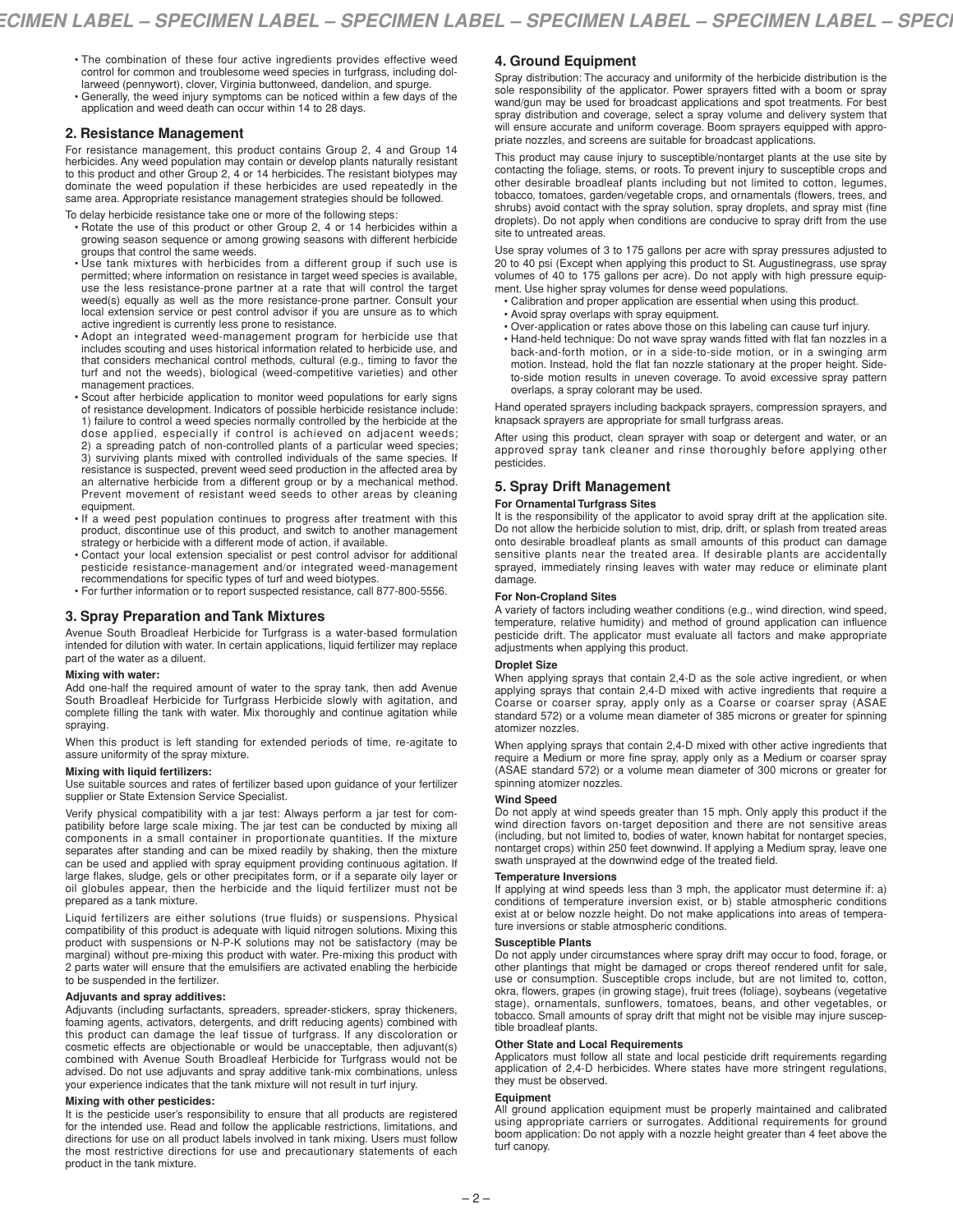# **6. Where To Use**

This product provides broadleaf control in the following sites.

- **• Turfgrass (ornamental) sites:**
- **• Residential/domestic sites** are defined as areas associated with the household or home life including, but not limited to apartment complexes, condominiums, and patient care areas of nursing homes, mental institutions, hospitals, or convalescent homes.
- **• Ornamental (turf) sites** include turfgrass established around residences, parks, streets, retail outlets, cemeteries, industrial and institutional buildings, recreation areas, fairgrounds, areas adjacent to athletic fields and paved areas.
- **• Institutional sites** are defined as turf areas around properties or facilities providing a service to public or private organizations including, but not limited to hospitals, nursing homes, schools, museums, libraries, sport facilities, athletic fields, golf courses (fairways and roughs), and office buildings.
- **• Non-cropland sites:** including farmyards, fencerows or fence lines, highway rights-of-way (principal, interstate, county, private, and unpaved roads): Roadsides, roadside ditches, road shoulders, road embankments, dividers, and medians; Industrial sites: Lumberyards, tank farms, fuel or equipment storage areas; Municipal, state, and federal lands: Airports and military installations; railroad rights-of-ways, railroad yards, railroad crossings and railroad bridge abutments; Utility rights-of-way: telephone, pipeline, electrical powerlines, and communication transmission lines. **• Agricultural site:** Commercial sod production
- 

#### **Site Restrictions:**

- Do not apply to any body of water including lakes, streams, rivers, ponds, reservoirs, or estuaries (salt water bays). Do not apply to any shorelines (noncropland sites adjacent to the edges of a body of water) for lakes, streams, rivers, ponds, reservoirs, or estuaries (salt water bays).
- Do not apply to wetlands (swamps, bogs, potholes, or marshes).
- Do not apply to agricultural irrigation water or on agricultural irrigation ditchbanks and canals.
- Do not apply to agricultural drainage water or on agricultural ditchbanks.

#### **Turfgrass tolerance:**

• Established turfgrasses listed on this label are tolerant to applications of this product but may be susceptible to temporary yellowing or discoloration when applications are made during extreme temperatures or when turf is under stress. If injury occurs, turf will resume normal growth after mowing.

#### **Use Restrictions:**

- Do not apply this product to greens, collars, tees, bentgrass, carpetgrass, dichondra, legumes, and lawns where desirable clovers are present.
- Do not collect grass clippings for use as mulch around plants.
- For ground application only; aerial applications are not permitted.
- Do not allow livestock to graze on any areas treated with this product.
- Do not broadcast apply to bare ground or paved surfaces.

#### **Irrigation:**

- Do not apply this product through any type of irrigation system.
- Rainfast in as little as 4 hours. Do not apply this product immediately before rainfall or irrigation. Do not irrigate or water the turfgrass within 3 hours after application. If dry conditions exist, irrigate at least 8 hours before and 8 hours after application.

#### **State Restrictions:**

- **California:** Make broadcast applications only between March 1 and September 1. If troublesome weeds appear during other times of the year, a spot application can be made. While irrigation is necessary and important for plant growth, apply irrigation water efficiently so that no more than 125% of the net irrigation requirement is applied for any irrigation event. Apply efficient irrigations for six months following application of sulfentrazone containing products. Do not apply product to bare ground.
- **Arizona:** Do not use this product on sod farms in Arizona.
- Use of this product in certain portions of California, Oregon and Washington is subject to the January 22, 2004 Order for injunctive relief in *Washington Toxics Coalition. et al. v. EPA*,C01-0132C, (W.D. WA). For further information, please refer to EPA Web Site: http://www.epa.gov/espp.

#### **7. How Much To Use - Use Rates and Spray Volumes**

Generally, the lower application rates within the specified range will provide satisfactory control of sensitive weed species. The higher application rates within the specified range will be required for dense infestations of perennial weeds, for adverse/extreme environmental conditions, or for weeds hardened off or more mature.

#### **Restrictions**

- Do not apply more than 2 broadcast treatments per year.
- A minimum of 30 days is required between applications for turf and noncropland sites and a minimum of 21 days for sod farms.
- Maximum rate per application is 6 pints/acre (0.40 lb 2,4-D ae/acre, 0.046 lb penoxsulam/acre, 0.11 lb dicamba ae/acre, and 0.046 lb sulfentrazone/acre).
- Maximum rate per year is 12 pints/acre [0.80 lb 2,4-D ae/acre, 0.092 lb penoxsulam/acre, 0.22 lb dicamba ae/acre, and 0.092 lb sulfentrazone/acre]. Do not exceed the maximum annual rate of 12 pints per acre per year, excluding spot treatments.

Use rates and spray volumes of Avenue South Broadleaf Herbicide for Turfgrass as broadcast treatments for use on turfgrass are presented in Tables 1, 2 and 3.

| <b>Species</b>                                                                         | <b>Amount of Product</b>                                                                                                        | <b>Spray Volume</b>                                            |
|----------------------------------------------------------------------------------------|---------------------------------------------------------------------------------------------------------------------------------|----------------------------------------------------------------|
| St. Augustinegrass<br>(improved varieties<br>including 'Floratam'<br>and 'Bitterblue') | Sensitive or<br><b>Susceptible Weeds</b><br>3.0 to 3.5 pints/acre<br>$(1.1 \text{ to } 1.3 \text{ fl.oz}./1000 \text{ sq.ft.})$ | 40 to 175 gallons/acre<br>(1 to 4 gallons)<br>per 1000 sq.ft.) |
|                                                                                        | <b>Hard-to-Control Weeds</b><br>3.5 to 5.0 pints/acre<br>$(1.3 \text{ to } 1.8 \text{ fl.oz.}/1000 \text{ sq.ft.})$             |                                                                |
| St. Augustinegrass<br>(common varieties)                                               | Sensitive or<br><b>Susceptible Weeds</b><br>3.5 to 4.0 pints/acre<br>$(1.3 \text{ to } 1.5 \text{ fl.oz.}/1000 \text{ sq.ft.})$ | 40 to 175 gallons/acre<br>(1 to 4 gallons)<br>per 1000 sq.ft.) |
|                                                                                        | <b>Hard-to-Control Weeds</b><br>4.0 to 5.0 pints/acre<br>(1.5 to 1.8 fl.oz./1000 sq.ft.)                                        |                                                                |

- Precaution: Do not apply this product to improved varieties of St. Augustinegrass at rates above 3.5 pints/acre unless temporary turf injury can be tolerated. Turf injury symptoms may include discoloration, thinning, and stunting.
- Restriction: Do not broadcast apply this product to St. Augustinegrass when ambient temperatures are below 50°F. Do not spot spray this product to St. Augustinegrass if temperatures are expected to drop below 40°F within 10 days of application. Do not apply this product to St. Augustinegrass during the fall to winter transition.

#### **Table 2. Rates for Warm-Season Turfgrasses (except St. Augustinegrass) on Sod Farms and Ornamental Lawns and Turfgrass.**

| <b>Species</b>                                                                                                  | <b>Amount of Product</b>                                                          | <b>Spray Volume</b>                                              |
|-----------------------------------------------------------------------------------------------------------------|-----------------------------------------------------------------------------------|------------------------------------------------------------------|
| Warm-season Turf                                                                                                |                                                                                   |                                                                  |
| Hybrid bermudagrass<br>Zoysiagrass<br><b>Buffalograss</b><br>Centipedegrass<br>Seashore paspalum<br>Kikuyugrass | 3.5 to 4.5 Pints/Acre<br>$(1.3 \text{ to } 1.7 \text{ fl.oz.})$<br>$1000$ sq.ft.) | 3 to 175 gallons/acre<br>$(0.1$ to 4 gallons<br>per 1000 sq.ft.) |
| Common<br>bermudagrass                                                                                          | 4.0 to 5.0 Pints/Acre<br>$(1.5 \text{ to } 1.8 \text{ fl.oz.})$<br>$1000$ sq.ft.) | 3 to 175 gallons/acre<br>$(0.1$ to 4 gallons<br>per 1000 sq.ft.) |

**Dormant turf:** This product may be applied to dormant bermudagrass, and dormant zoysiagrass.

Use caution when applying this product to warm-season turfgrass during spring green-up or in the fall during the transition period between active growth and dormancy.

Tank mixing with metsulfuron-methyl may increase the spectrum of weeds controlled when treating St. Augustinegrass, hybrid Bermudagrass, common Bermudagrass, zoysiagrass, buffalograss, and centipedegrass. The suggested metsulfuron-methyl rate is 0.009 lb AI to 0.019 lb AI/acre. For example, a 60% WDG metsulfuron-methyl product could be used at 0.25 to 0.50 oz./acre. Use only at the application rates and on the turf species listed on the labels of both products.

| Table 3. Rates for Cool-Season Turfgrasses on Sod Farms and<br>Ornamental Lawns and Turfgrass. |                                                                                   |                                                                  |
|------------------------------------------------------------------------------------------------|-----------------------------------------------------------------------------------|------------------------------------------------------------------|
| <b>Species</b>                                                                                 | <b>Amount of Product</b>                                                          | <b>Spray Volume</b>                                              |
| <b>Cool-season Turf</b>                                                                        |                                                                                   |                                                                  |
| Kentucky bluegrass,<br>Annual bluegrass                                                        | 4.0 to 6.0 Pints/Acre<br>$(1.5 \text{ to } 2.2 \text{ fl.oz.})$<br>$1000$ sq.ft.) | 3 to 175 gallons/acre<br>$(0.1$ to 4 gallons<br>per 1000 sq.ft.) |
| Perennial ryegrass,<br>Annual ryegrass,<br>tall fescue.<br>Red or fine leaf<br>fescues         | 2.7 to 5.0 Pints/Acre<br>(1.0 to 1.8 fl.oz./<br>$1000$ sq.ft.)                    | 3 to 175 gallons/acre<br>$(0.1$ to 4 gallons<br>per 1000 sq.ft.) |
|                                                                                                | Precaution: Do not apply above 2.7 pints/acre on fescue or ryegrass varieties     |                                                                  |

unless temporary turf injury can be tolerated.

If treating Kentucky bluegrass or annual bluegrass in a mixed stand with perennial ryegrass, annual ryegrass, tall fescue, or red/fine leaf fescues, use 2.7 pints/acre (0.021 lb penoxsulam/acre) unless temporary injury to the sensitive species can be tolerated.

NOTE: To avoid turf injury, use only on turfgrass that is reasonably free of stress from diseases, insects, excess heat or cold, drought or excess rainfall/irrigation, shaded areas, low soil pH, nematodes, improper mowing or improper applications of fertilizer and pesticides. Injury can occur if this product is applied under any of these or other stress conditions. Under any of these stress conditions, any turf damage caused by the use of this product is beyond the control of PBI/Gordon Corporation and all risk is assumed by the buyer and/or user.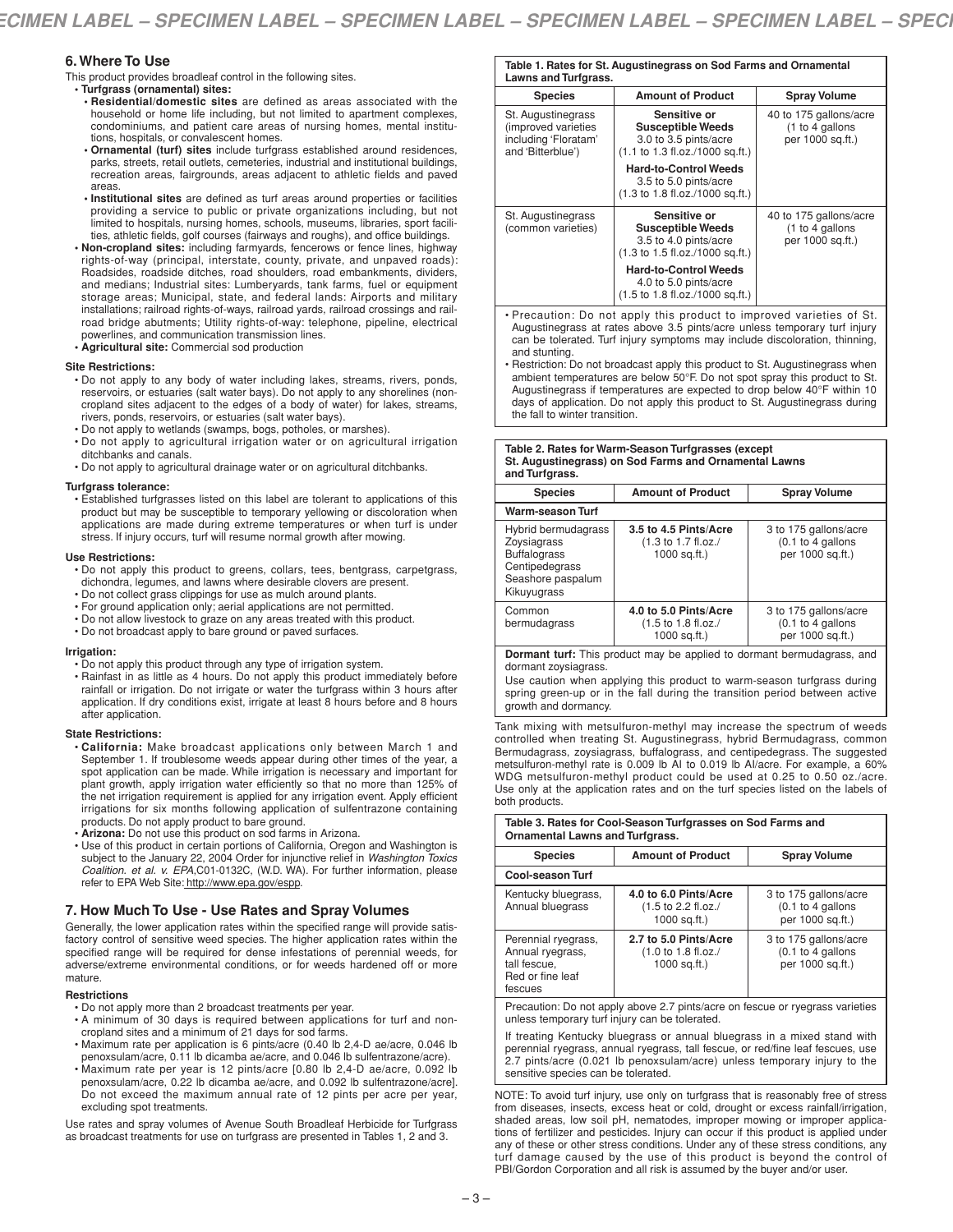- It is impossible to test all environmental conditions for the listed turfgrass. Use this product on a small area and observe for 30 days to determine the acceptability of possible turf discoloration or injury.
- If any discoloration is objectionable or any level of phytotoxicity would be unacceptable, then do not add surfactants and other adjuvant(s) combined with Avenue South Broadleaf Herbicide for Turfgrass. Do not use tank mixture combinations, unless your experience indicates that the tank mixture will not result in turf injury.
- Over application of this product can cause turf injury (discoloration, turf thinning, stunting and even turf death).
- Avoid fall or winter applications unless turf stunting can be tolerated.
- Not all turf varieties have been tested. Users who wish to use Avenue South Broadleaf Herbicide for Turfgrass on turfgrass species not listed on this label may determine the suitability for use by treating a small area at a rate specified for other turfgrass species. Prior to treatment of larger areas, observe the treated area for any sign of herbicidal injury during 30 days of normal growing conditions to determine if the target turfgrass species is tolerant. The user assumes responsibility for any plant damage or other liability resulting from use of Avenue South Broadleaf Herbicide for Turfgrass on turfgrass species not listed on this label.

#### **SPOT TREATMENTS WITH HAND OPERATED SPRAYERS (INCLUDING BACKPACK SPRAYERS AND COMPRESSION SPRAYERS):**

- Apply when emerged broadleaf weeds are actively growing.
- Calibration and proper application are essential when using this product.
- Uniform applications are essential when using this product. Over application or rates above those on this labeling including excessive overlaps of this product can cause turf injury.
- Hand-held techniques: Do not wave wands fitted with flat fan nozzle tips in a back-and-forth motion, or in a side-to-side motion, or in a swinging arm motion. Instead, hold the flat fan nozzle stationary at the proper height. Sideto-side motions result in uneven coverage. To avoid excessive spray pattern overlaps, a spray colorant may be used.
- **For St. Augustinegrass (improved varieties including 'Floratam' and 'Bitterblue')**
- **For listed Sensitive or Susceptible Weeds,** mix 1.1 to 1.3 fl. oz. of this product per 1 gallon of water for treatment of approximately 1,000 sq.ft of turfgrass. See Table 1 for specific directions.
- **For listed Hard-To-Control Weeds,** mix 1.3 to 1.8 fl. oz. of this product per 1 gallon of water for treatment of approximately 1,000 sq.ft of turfgrass. See Table 1 for specific directions.
- **For St. Augustinegrass (common varieties)**
- **For listed Sensitive or Susceptible Weeds,** mix 1.3 to 1.5 fl.oz. of this product per 1 gallon of water for treatment of approximately 1,000 sq.ft of turfgrass. See Table 1 for specific directions.
- **For listed Hard-To-Control Weeds,** mix 1.5 to 1.8 fl.oz. of this product per gallon of water for treatment of approximately 1,000 sq.ft of turfgrass. See Table 1 for specific directions.
- **For warm season turfgrasses,** mix 1.3 to 1.7 fl.oz. of this product per 1 gallon of water for treatment of approximately 1,000 sq.ft of turfgrass. See Table 2 for specific directions.
- **For Kentucky bluegrass and annual bluegrass,** mix 1.5 to 2.2 fl.oz. of this product per 1 gallon of water for treatment of approximately 1,000 sq.ft of turfgrass. See Table 3 for specific directions.
- **For ryegrasses and fescues,** mix 1.0 to 1.8 fl.oz. of this product per 1 gallon of water for treatment of approximately 1,000 sq.ft of turfgrass. See Table 3 for specific directions.
- Do not use tank mixture combinations, unless your experience indicates that the tank mixture is effective and will not result in turf injury. Do not exceed label dosage rate. Follow the labeling of each companion product for precautionary statements, directions for use, dosage rates, and application schedules. Tank mixture directions are for use only in states where the companion products and application site are registered.

# **CULTURAL TIPS FOR IMPROVED CONTROL:**

**Mowing:** Delay mowing 2 days before and until 2 days after the application of this product.

**Irrigation:** If dry conditions exist, irrigate at least 8 hours before and 8 hours after application.

**Temperatures:** Weed control is more effective when air temperatures are above 55°F, with adequate soil temperature and moisture, and when target weeds are actively growing.

# **8. BROADLEAF WEEDS CONTROLLED:**

This product will control or suppress the following broadleaf weeds. Apply when the emerged broadleaf weeds are susceptible.

#### **BROADLEAF WEEDS**

| Chamberbitter**     | Dandelion              |
|---------------------|------------------------|
|                     | Dayflower              |
| Chickweed, mouseear | Deadnettle             |
| Chicory             | Dock                   |
| Cinquefoil          | Dogfennel              |
| Clover              | Dollarweed             |
| Clover, hop         | (*pennywort)           |
| Clover, red         | Doveweed**             |
| Clover, white       | English daisy          |
| Cocklebur           | False dandelion        |
| Coffeeweed          | (*spotted catsear &    |
| Compassplant        | common catsear)        |
| Curly dock          | (cont. on next column) |
|                     | Chickweed, common      |

#### **BROADLEAF WEEDS** *(cont.)*

| Field bindweed       | Old world diamond         | Smartweed              |
|----------------------|---------------------------|------------------------|
| (*morningglory &     | flower                    | Spurweed               |
| creeping jenny)      | Oxalis** (*yellow         | Thistle                |
| Field oxeye-daisy    | woodsorrel &              | Veronica**             |
| (*creeping oxeye)    | creeping woodsorrel)      | (*corn speedwell)      |
| Filaree, whitestem   |                           | Vetch, common          |
| & redstem            | Parsley-piert             |                        |
|                      | Pennsylvania<br>smartweed | Virginia buttonweed**  |
| Florida betony       |                           | Virginia pepperweed    |
| (rattlesnake weed)   | Pepperweed                | White clover (*Dutch   |
| Florida pusley       | Pigweed                   | clover, honeysuckle    |
| Goldenrod            | Pineappleweed             | clover, white trefoil, |
| Ground ivy**         | Plantain, buckhorn**      | & purplewort)          |
| Groundsel            | Plaintain, common**       | Wild carrot            |
| Hawkweed             | Poison ivy                | Wild garlic            |
| Healall              | Poison oak                | Wild geranium          |
| Henbit               | Puncturevine              | Wild lettuce           |
| Innocence            | Purple cudweed**          | Wild mustard           |
| (Blue-eyed Mary)     | Purslane                  | Wild onion             |
| Knotweed             | Ragweed                   | Wild strawberry        |
| Lambsquarters        | Redweed                   | Wild violet**          |
| Lawn burweed         | Red sorrel                | Woodsorrel, creeping   |
| Lespedeza, common    | (*sheep sorrel)           | Woodsorrel, yellow     |
| Mallow, common       | Roundleaf mallow          | Yarrow                 |
| Matchweed            | Sheep sorrel              | Yellow rocket          |
| Mouseear chickweed   | Shepherd's purse          |                        |
| Nutsedge (yellow)*** | Spurge                    |                        |
|                      |                           |                        |

\* Synonyms

Hard-to-control weeds. May require higher use rates and/or a second application within the rate range listed.

Suppression only when nutsedge is young and actively growing.

# **STORAGE AND DISPOSAL**

Do not contaminate water, food, or feed by storage and disposal.

**PESTICIDE STORAGE:** Keep from freezing.

**PESTICIDE DISPOSAL:** Pesticide wastes are acutely hazardous. Improper disposal of excess pesticide, spray mixture, or rinsate is a violation of Federal law. If these wastes cannot be disposed of by use according to label instructions, contact your state Pesticide or Environmental Control Agency or the Hazardous Waste representative at the nearest EPA Regional Office for guidance.

#### **For Plastic Containers – Nonrefillable with capacities equal to or less than 5 gallons:**

**CONTAINER HANDLING:** Nonrefillable container. Do not reuse or refill this container. Triple rinse or pressure rinse container (or equivalent) promptly after emptying. Then offer for recycling, if available, or puncture and dispose of in a sanitary landfill, or by incineration, or, if allowed by state and local authorities, by burning. If burned, stay out of smoke.

Triple rinse as follows: Empty the remaining contents into application equipment or a mix tank and drain for 10 seconds after the flow begins to drip. Fill the container 1/4 full with water and recap. Shake for 10 seconds. Pour rinsate into application equipment or a mix tank or store rinsate for later use or disposal. Drain for 10 seconds after the flow begins to drip. Repeat this procedure two more times.

#### OR

Pressure rinse as follows: Empty the remaining contents into application equipment or a mix tank and continue to drain for 10 seconds after the flow begins to drip. Hold container upside down over application equipment or mix tank or collect rinsate for later use or disposal. Insert pressure rinsing nozzle in the side of the container, and rinse at about 40 PSI for at least 30 seconds. Drain for 10 seconds after the flow begins to drip.

#### **For Plastic Containers – Nonrefillable with capacities greater than 5 gallons:**

**CONTAINER HANDLING:** Nonrefillable container. Do not reuse or refill this container. Triple rinse or pressure rinse container (or equivalent) promptly after emptying. Then offer for recycling, if available, or puncture and dispose of in a sanitary landfill, or by incineration, or, if allowed by state and local authorities, by burning. If burned, stay out of smoke.

Triple rinse as follows: Empty the remaining contents into application equipment or a mix tank. Fill the container 1/4 full with water. Replace and tighten closures. Tip container on its side and roll it back and forth, ensuring at least one complete revolution, for 30 seconds. Stand the container on its end and tip it back and forth several times. Turn the container over onto its other end and tip it back and forth several times. Empty the rinsate into application equipment or a mix tank or store rinsate for later use or disposal. Repeat this procedure two more times.

# OR

Pressure rinse as follows: Empty the remaining contents into application equipment or a mix tank and continue to drain for 10 seconds after the flow begins to drip. Hold container upside down over application equipment or mix tank or collect rinsate for later use or disposal. Insert pressure rinsing nozzle in the side of the container, and rinse at about 40 PSI for at least 30 seconds. Drain for 10 seconds after the flow begins to drip.